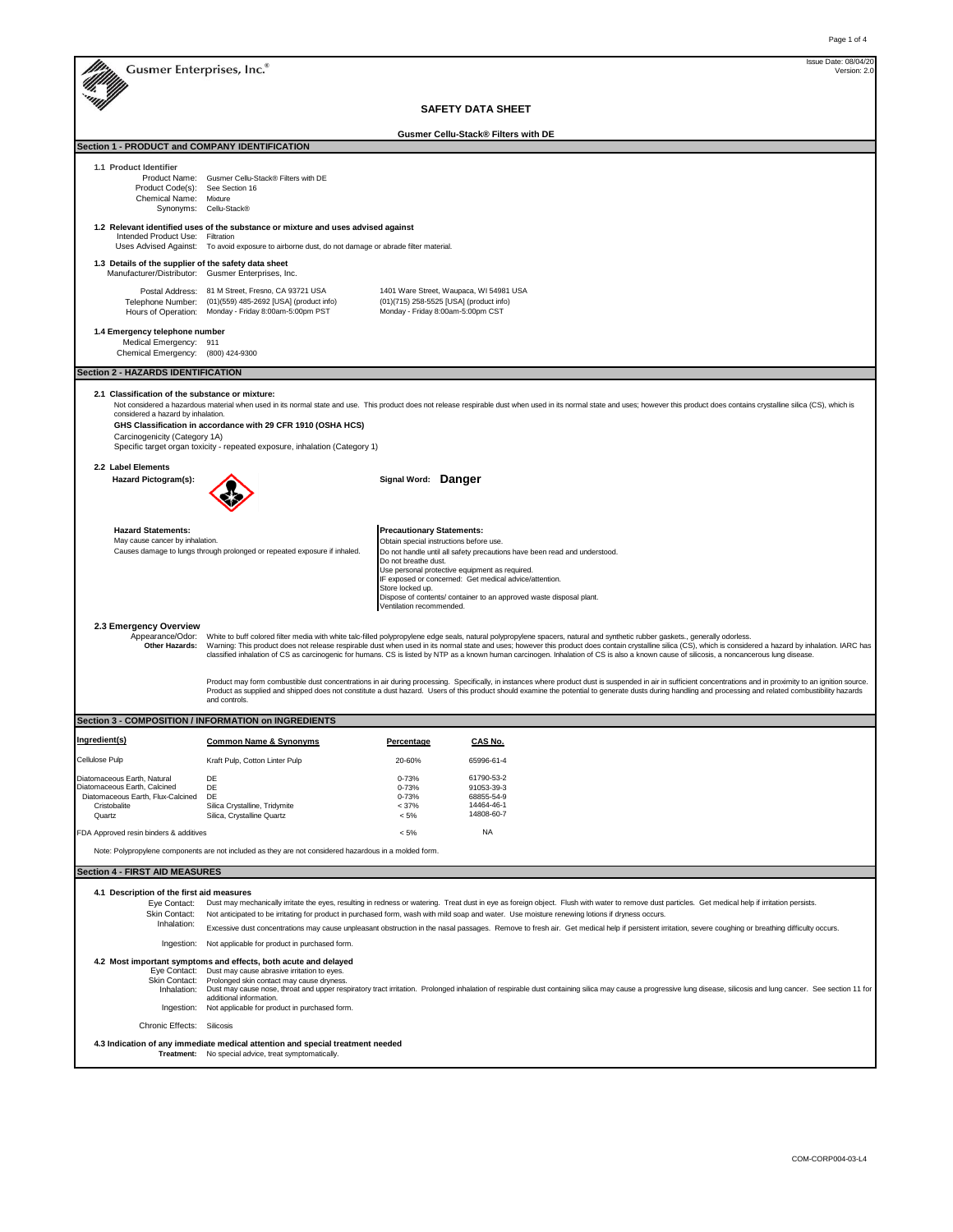Gusmer Enterprises, Inc.<sup>8</sup>

Version: 2. Issue Date: 08/0

## **SAFETY DATA SHEET**

**Gusmer Cellu-Stack® Filters with DE**

# **Section 5 - FIREFIGHTING MEASURES**

**5.1 Extinguishing Media**

Suitable Extinguishing Media: Use extinguishing measures that are appropriate to local circumstances and the surrounding environment.

## **5.2 Special hazards arising from the substance or mixture**

.<br>Products of combustion include carbon monoxide, carbon dioxide and fine particulate in the form of smoke. Silicon Oxides

## **5.3 Advice for firefighters**

As in any fire, wear NIOSH-approved self contained breathing apparatus and appropriate protective clothing.

Product as supplied and shipped is highly unlikely to release sufficient celludes dust to constitute a combustble dust explosion hazard. Depending on airbome comptration, moisture content, particle diameter, surface area a

## **Section 6 - ACCIDENTAL RELEASE MEASURES**

#### **6.1 Personal precautions, protective equipment and emergency procedures**

Avoid contact with skin and eyes. Sweep or vacuum up for recovery and disposal. Avoid creating dusty conditions whenever feasible. Maintain good housekeeping to avoid accumulation of cellulose dust on exposed surfaces. Use Other precautions: Minimize compressed air blowdown or other practices that generate high dust levels.

## **6.2 Environmental precautions**

## None, discharge in accordance with federal, state and local laws.

**6.3 Methods and materials for containment and cleaning up**

If large amounts of dust are generated, collect with vacuum or suppress with water spray and sweep up.

## See Section 8 for appropriate personal protective equipment

# **Section 7 - Handling and Storage**

## **7.1 Precautions for safe handling**

Avoid generating excessive dust. If dust levels are suspected to be over PEL, wear a NIOSH approved N95 or greater respirator. Protect from excessive moisture. Maintain good housekeeping practices. See Section 8 for more information

## **7.2 Conditions for safe storage, including any incompatibilities**

Store in cool, dry place away from open flame and other sources of ignition.

# See Section 8 for OSHA permissible exposure limit(s) **Section 8 - EXPOSURE CONTROL / PERSONAL PROTECTION**

| 8.1 Control parameters                                 |                                                                                                                                                                                                                                                                                                                                                                                                                                |                                                                                  |                                                                                                                  |  |  |
|--------------------------------------------------------|--------------------------------------------------------------------------------------------------------------------------------------------------------------------------------------------------------------------------------------------------------------------------------------------------------------------------------------------------------------------------------------------------------------------------------|----------------------------------------------------------------------------------|------------------------------------------------------------------------------------------------------------------|--|--|
| Cellulose $(C_6H_{10}O_5)_n$                           | OSHA PEL <sup>1</sup><br>PEL-TWA 15 mg/m <sup>3</sup> Total Dust (PNOR) <sup>1</sup><br>PEL-TWA 5 mg/m <sup>3</sup> Respirable Dust (PNOR) <sup>1</sup>                                                                                                                                                                                                                                                                        | ACGIH <sup>2</sup><br>TLV-TWA 10 mg/m <sup>3</sup> Total Dust<br>Not Established | NIOSH REL <sup>3</sup><br>REL-TWA 10 mg/m <sup>3</sup> Total Dust<br>REL-TWA 5 mg/m <sup>3</sup> Respirable Dust |  |  |
| <b>Diatomaceous Earth, Calcined</b><br>& Flux Calcined | PEL-TWA 15 mg/m <sup>3</sup> Total Dust<br>PEL-TWA 5 mg/m <sup>3</sup> Respirable Dust                                                                                                                                                                                                                                                                                                                                         | Not Established<br>Not Established                                               | Not Established<br>Not Established                                                                               |  |  |
| <b>Cristobalite</b>                                    | TWA Total Dust = $\frac{1}{2}[(30mg/m^3)/(96SiO2+2)]$<br>TWA Respirable Dust = $\frac{1}{2}[(10mg/m^3)/(9.5iO2+2)]$                                                                                                                                                                                                                                                                                                            | Not Established<br>0.025 mg/m <sup>3</sup> Respirable Dust                       | Not Established<br>0.05 mg/m <sup>3</sup> Respirable Dust                                                        |  |  |
| Quartz                                                 | TWA Total Dust = $\frac{1}{2}[(30mg/m^3)/(96SiO2+2)]$<br>TWA Respirable Dust = $\frac{1}{2}[(10mg/m^3)/(9.5iO2+2)]$                                                                                                                                                                                                                                                                                                            | Not Established<br>0.025 mg/m <sup>3</sup> Respirable Dust                       | Not Established<br>0.05 mg/m <sup>3</sup> Respirable Dust                                                        |  |  |
| Diatomaceous Earth, Natural                            | TWA Total Dust = $(80 \text{ mg/m}^3)/(%SiO2)$<br>Not Established                                                                                                                                                                                                                                                                                                                                                              | Not Established<br>Not Established                                               | REL-TWA 10 mg/m <sup>3</sup> Total Dust<br>REL-TWA 5 mg/m <sup>3</sup> Respirable Dust                           |  |  |
| Notes:                                                 | 1. OSHA particulate not otherwise regulated (PNOR)                                                                                                                                                                                                                                                                                                                                                                             |                                                                                  |                                                                                                                  |  |  |
| 8.2 Exposure controls                                  |                                                                                                                                                                                                                                                                                                                                                                                                                                |                                                                                  |                                                                                                                  |  |  |
| <b>Engineering Controls:</b>                           | <b>Normal Handling Conditions</b><br>If necessary use ventilation system to keep airborne dust concentration below permissible exposure limits. Ventilation to control dust should be considered where potential explosive concentrations and<br>ignition sources are present. The design and operation of any exhaust system should consider the possibility of explosive concentrations of cellulose dust within the system. |                                                                                  |                                                                                                                  |  |  |
|                                                        | Ensure that exhaust ventilation and material transport systems involved in handling this product contain explosion relief vents or suppression systems designed and operated in accordance with applicable<br>standards if the operating conditions justify their use.                                                                                                                                                         |                                                                                  |                                                                                                                  |  |  |
| <b>Respiratory Protection:</b>                         | If dust levels are suspected to be over PEL, wear a NIOSH approved N95 or greater respirator.                                                                                                                                                                                                                                                                                                                                  |                                                                                  |                                                                                                                  |  |  |
| Eve Protection:                                        | ANSI Z87+ approved dust goggles or safety glasses, if necessary, to avoid eye irritation.                                                                                                                                                                                                                                                                                                                                      |                                                                                  |                                                                                                                  |  |  |
| <b>Skin Protection:</b>                                | Cover skin with clothing and/or gloves if skin dryness or irritation occurs.                                                                                                                                                                                                                                                                                                                                                   |                                                                                  |                                                                                                                  |  |  |
| General Hygiene:                                       | Maintain good housekeeping practices, wash hands after handling, avoid direct eye contact. Clean up areas where cellulose dust settles to avoid excessive accumulation of this combustible material.<br>Minimize compressed air blowdown or other practices that generate high airborne-dust concentrations.                                                                                                                   |                                                                                  |                                                                                                                  |  |  |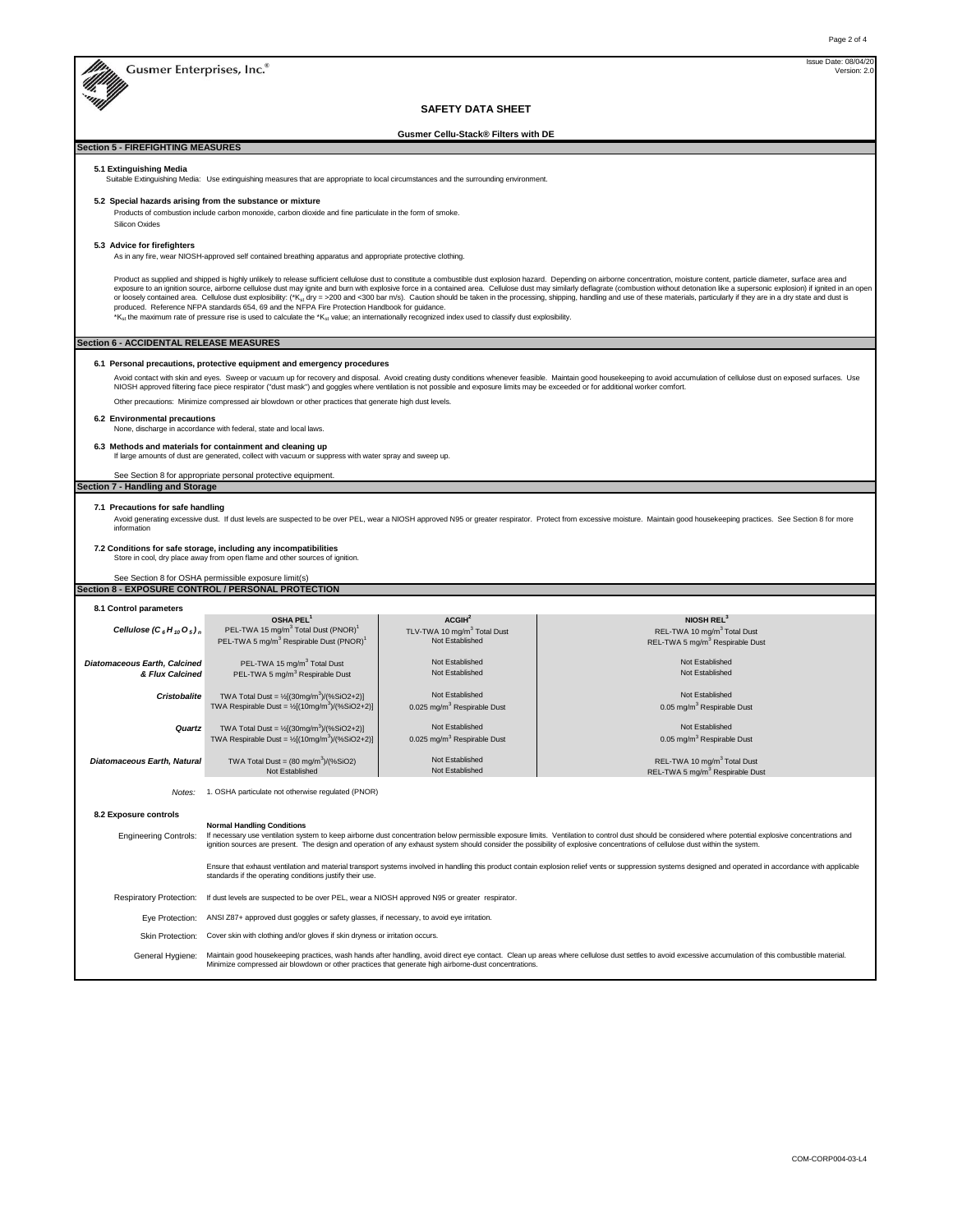M

M

**Section 9 - PHYSICAL and CHEMICAL PROPERTIES**

Version: 2.0 Issue Date: 08/04/20

**SAFETY DATA SHEET**

**Gusmer Cellu-Stack® Filters with DE**

|                                                        | 9.1 Information on basic physical and chemical properties                                                                                                                                                                                                                                                                                                                                       |  |  |  |  |  |  |  |
|--------------------------------------------------------|-------------------------------------------------------------------------------------------------------------------------------------------------------------------------------------------------------------------------------------------------------------------------------------------------------------------------------------------------------------------------------------------------|--|--|--|--|--|--|--|
| Physical State:                                        | Solid                                                                                                                                                                                                                                                                                                                                                                                           |  |  |  |  |  |  |  |
| Color:                                                 | White to buff colored filter media with white talc-filled polypropylene edge seals, natural polypropylene spacers, natural and synthetic rubber gaskets.                                                                                                                                                                                                                                        |  |  |  |  |  |  |  |
| Odor:<br>Odor Threshold:                               | Generally Odorless<br>None                                                                                                                                                                                                                                                                                                                                                                      |  |  |  |  |  |  |  |
| pH:                                                    | No Data Available                                                                                                                                                                                                                                                                                                                                                                               |  |  |  |  |  |  |  |
| Melting / Freezing<br>Point (Specify):                 | No Data Available                                                                                                                                                                                                                                                                                                                                                                               |  |  |  |  |  |  |  |
| Initial Boiling Point &<br>Boiling Range:              | No Data Available                                                                                                                                                                                                                                                                                                                                                                               |  |  |  |  |  |  |  |
| Flash Point:                                           | No Data Available                                                                                                                                                                                                                                                                                                                                                                               |  |  |  |  |  |  |  |
| Evaporation Rate:                                      | No Data Available                                                                                                                                                                                                                                                                                                                                                                               |  |  |  |  |  |  |  |
| Flammability (solid, gas):<br><b>Explosive Limits:</b> | upper: No Data Available<br>lower: No Data Available<br>UEL: No Data Available<br>LEL: No Data Available<br>Kst: Cellulose dust explosibility: (*Kst dry = >200 and <300 bar m/s)                                                                                                                                                                                                               |  |  |  |  |  |  |  |
| Vapor Pressure:                                        | No Data Available                                                                                                                                                                                                                                                                                                                                                                               |  |  |  |  |  |  |  |
| Vapor Density:                                         | No Data Available                                                                                                                                                                                                                                                                                                                                                                               |  |  |  |  |  |  |  |
| Relative Density:                                      | No Data Available<br>No Data Available                                                                                                                                                                                                                                                                                                                                                          |  |  |  |  |  |  |  |
| Solubility(ies):<br>Partition Coefficient (n-          |                                                                                                                                                                                                                                                                                                                                                                                                 |  |  |  |  |  |  |  |
| octanol/water):                                        | No Data Available                                                                                                                                                                                                                                                                                                                                                                               |  |  |  |  |  |  |  |
| Auto-ignition Temperature:                             | about 765°F (407°C)                                                                                                                                                                                                                                                                                                                                                                             |  |  |  |  |  |  |  |
| Decomposition<br><b>Oxidizing Properties:</b>          | Cellulose and polypropylene components will degrade at temperatures >400°F (204°C). If heated to 800°F-1000°F (427°C-538°C), amorphous silica may form into crystalline silica.<br>No Data Available                                                                                                                                                                                            |  |  |  |  |  |  |  |
| Viscosity:                                             | No Data Available                                                                                                                                                                                                                                                                                                                                                                               |  |  |  |  |  |  |  |
| Section 10 - STABILITY and REACTIVITY                  |                                                                                                                                                                                                                                                                                                                                                                                                 |  |  |  |  |  |  |  |
|                                                        |                                                                                                                                                                                                                                                                                                                                                                                                 |  |  |  |  |  |  |  |
| 10.1 Reactivity<br>No Data Available                   |                                                                                                                                                                                                                                                                                                                                                                                                 |  |  |  |  |  |  |  |
| 10.2 Chemical stability                                |                                                                                                                                                                                                                                                                                                                                                                                                 |  |  |  |  |  |  |  |
| Stable under recommended storage conditions.           |                                                                                                                                                                                                                                                                                                                                                                                                 |  |  |  |  |  |  |  |
| 10.3 Possibility of hazardous reactions<br>None        |                                                                                                                                                                                                                                                                                                                                                                                                 |  |  |  |  |  |  |  |
| 10.4 Conditions to avoid                               |                                                                                                                                                                                                                                                                                                                                                                                                 |  |  |  |  |  |  |  |
|                                                        | Avoid open flame, sparks and other sources of ignition.                                                                                                                                                                                                                                                                                                                                         |  |  |  |  |  |  |  |
| 10.5 Incompatible materials                            | Avoid open flame, sparks and other sources of ignition.                                                                                                                                                                                                                                                                                                                                         |  |  |  |  |  |  |  |
|                                                        | Concentrated Hydrofluoric Acid in contact with Diatomaceous Earth may form silicon tetra fluoride gas, a strong oxidizer.                                                                                                                                                                                                                                                                       |  |  |  |  |  |  |  |
|                                                        |                                                                                                                                                                                                                                                                                                                                                                                                 |  |  |  |  |  |  |  |
| 10.6 Hazardous decomposition products                  |                                                                                                                                                                                                                                                                                                                                                                                                 |  |  |  |  |  |  |  |
|                                                        | If heated to 800°F-1000°F (427°C-538°C), amorphous silica may form into crystalline silica.<br>Combustion products include carbon monoxide, carbon dioxide and fine particulate in the form of smoke.                                                                                                                                                                                           |  |  |  |  |  |  |  |
|                                                        |                                                                                                                                                                                                                                                                                                                                                                                                 |  |  |  |  |  |  |  |
| Section 11 - TOXICOLOGY INFORMATION                    |                                                                                                                                                                                                                                                                                                                                                                                                 |  |  |  |  |  |  |  |
| 11.1 Information on toxicological effects              |                                                                                                                                                                                                                                                                                                                                                                                                 |  |  |  |  |  |  |  |
| <b>Toxicology Data:</b>                                | The product has not been fully tested. The statements have been derived in parts from products of a similar structure or composition.                                                                                                                                                                                                                                                           |  |  |  |  |  |  |  |
|                                                        | <b>Toxicity Test</b><br><b>Exposure Route</b><br>Dose<br><b>Observed Effect</b>                                                                                                                                                                                                                                                                                                                 |  |  |  |  |  |  |  |
| <b>Acute Toxicity:</b>                                 |                                                                                                                                                                                                                                                                                                                                                                                                 |  |  |  |  |  |  |  |
| Cellulose                                              | $LD_{50}$ (rat)<br>Inhalation<br>Not Available<br>5,800 mg/m <sup>3</sup>                                                                                                                                                                                                                                                                                                                       |  |  |  |  |  |  |  |
|                                                        | $LD50$ (rat)<br>Oral<br>> 5,000 mg/kg<br>Not Available<br>$LD_{50}$ (rabbit)<br>Dermal<br>> 2,000 mg/kg<br>Not Available                                                                                                                                                                                                                                                                        |  |  |  |  |  |  |  |
|                                                        |                                                                                                                                                                                                                                                                                                                                                                                                 |  |  |  |  |  |  |  |
| Skin Corrosion/Irritation: No Data Available           |                                                                                                                                                                                                                                                                                                                                                                                                 |  |  |  |  |  |  |  |
| Serious Eye Damage/Eye                                 | No Data Available                                                                                                                                                                                                                                                                                                                                                                               |  |  |  |  |  |  |  |
| Irritation:                                            |                                                                                                                                                                                                                                                                                                                                                                                                 |  |  |  |  |  |  |  |
| <b>Respiratory or Skin</b>                             | Acute: Exposure to dust may cause irritation. Processes such as cutting, grinding, crushing, or impact may result in generation of excessive amounts of airborne dusts in the workplace. Nuisance dust may                                                                                                                                                                                      |  |  |  |  |  |  |  |
| Sensitization:                                         | affect the lungs but reactions are typically reversible.                                                                                                                                                                                                                                                                                                                                        |  |  |  |  |  |  |  |
|                                                        | Acute inhalation of high concentrations of respirable crystalline silica may cause acute silicosis.                                                                                                                                                                                                                                                                                             |  |  |  |  |  |  |  |
|                                                        | Chronic: Prolonged exposure to the dust may cause wheezing, chest tightness, productive cough nasal irritation and symptoms of chronic respiratory disease. Dust may also induce asthmatic reactions via<br>an allergic mechanism, particularly in individuals who are predisposed to developing allergies.                                                                                     |  |  |  |  |  |  |  |
| STOT - Single Exposure: No Data Available              |                                                                                                                                                                                                                                                                                                                                                                                                 |  |  |  |  |  |  |  |
|                                                        | STOT - Repeated Exposure: May cause damage to lungs through prolonged or repeated exposure.                                                                                                                                                                                                                                                                                                     |  |  |  |  |  |  |  |
| <b>Aspiration Hazard:</b> No Data Available            |                                                                                                                                                                                                                                                                                                                                                                                                 |  |  |  |  |  |  |  |
| 11.2 Further Information                               |                                                                                                                                                                                                                                                                                                                                                                                                 |  |  |  |  |  |  |  |
|                                                        | Mutagenicity: No Data Available                                                                                                                                                                                                                                                                                                                                                                 |  |  |  |  |  |  |  |
| Productive Toxicity: No Data Available                 |                                                                                                                                                                                                                                                                                                                                                                                                 |  |  |  |  |  |  |  |
|                                                        | Carcinogenicity: Calcined and Flux-Calcined diatomaceous earth (Kieselguhr) is composed of amorphous and crystalline silica. Respirable crystalline silica (cristobalite) is classified by the IARC and NTP as a known human<br>carcinogen. Crystalline silica is only known to cause cancer when inhaled in a respirable form. It is not known to cause cancer by any other route of exposure. |  |  |  |  |  |  |  |
|                                                        | IARC: 1 - Group 1: Carcinogenic to humans (Cristobalite) (Diatomaceous earth (Calcined & Flux-Calcined))                                                                                                                                                                                                                                                                                        |  |  |  |  |  |  |  |
| IARC:                                                  | 1 - Group 1: Carcinogenic to humans (Quartz) (Diatomaceous earth (Calcined & Flux-Calcined))                                                                                                                                                                                                                                                                                                    |  |  |  |  |  |  |  |
| NTP:<br>NTP:                                           | (ARC: 3 - Group 3: Not classifiable as to its carcinogenicity to humans (Diatomaceous earth, Natural)<br>Known to be human carcinogen (Cristobalite)<br>Known to be human carcinogen (Quartz)                                                                                                                                                                                                   |  |  |  |  |  |  |  |